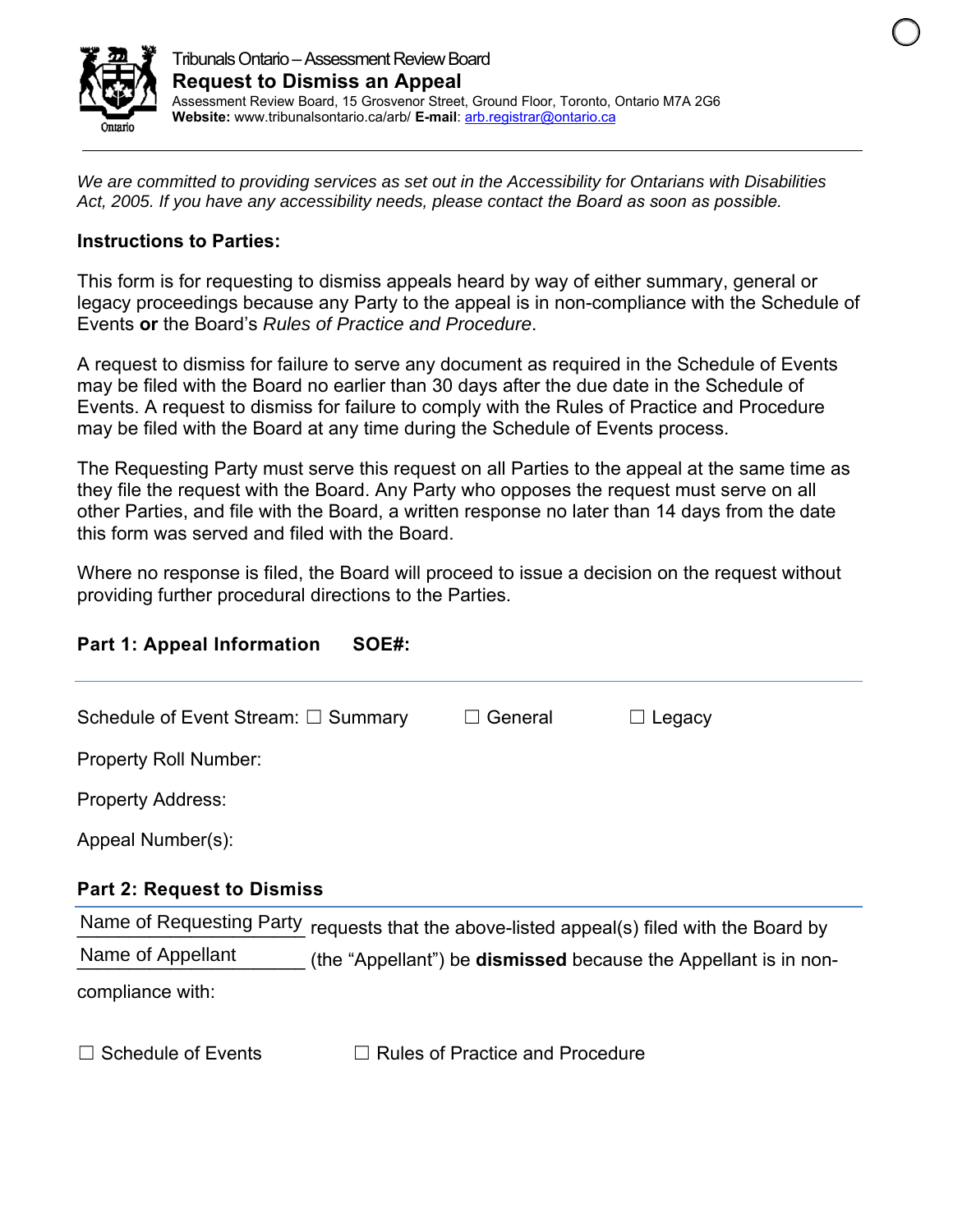

# **Part 3: Facts in Support of Request to Dismiss**

In the case where a Party is in non-compliance with the Schedule of Events, please indicate which event and provide any additional details:

Schedule of Events Due Date:

In the case where a Party is in non-compliance with the Board's *Rules of Practice and Procedure*, please indicate the specific rule(s):

I, hereby certify that the above information is true and correct to the best of my knowledge, and that the Appellant has not yet served the Select One **Example 20** on the other parties OR <u>Select One contracts and the other parties or Select One</u>

I have copied all parties on this request.

Signature:

Date: